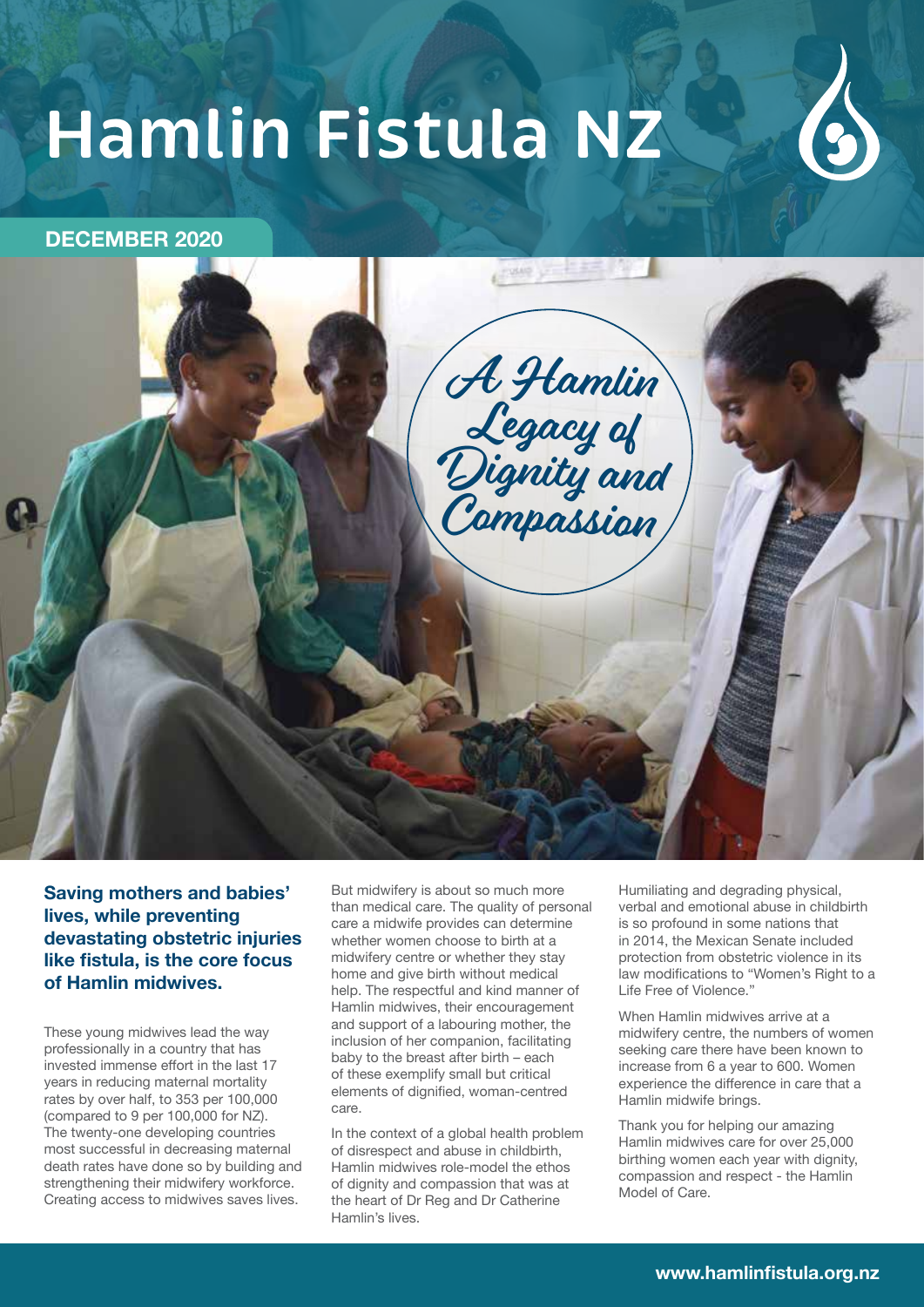

*"When I found out that I was incontinent, I completely gave up on life. I wished I would die rather than living*  **From Loss to Life** *if with the shame of my condition. After my husband found out, he never returned. I was so alone."* - Bayise

For mothers like Bayise, a Hamlin midwife can be the difference between life and death. The life-saving work of Hamlin's professional midwives in Ethiopia's rural regions prevent countless maternal and newborn deaths each year.

Growing up in a village so remote that midwives and even schooling weren't available, Bayise accepted her arranged marriage at 17 as her fate. Even when she gave birth to stillborn babies three times, she and her husband accepted their fate. Fortunately, they had one baby daughter survive. But when her fifth

baby was also stillborn, her husband abandoned her to the lonely life of caring for their daughter on her own.

After a few months, Bayise remarried and was soon pregnant for the sixth time. The sixth birth was even worse. After labouring for two days at home, she was taken to a government hospital where her stillborn baby was born by caesarean. Recovering from surgery, she discovered she had a fistula injury as well.

For five months, Bayise lived untreated, until a relative from Addis Ababa told her about Hamlin. Leaving her 5-year old

daughter with her mother, she arrived at the Addis Ababa Fistula Hospital in July, and in September she had her first and only surgery to make her totally dry.

*"From the moment I entered the hospital, I received the utmost care and love from everyone here at the hospital – a kind of care that I didn't get even from my own mother. If it were not for you, I might be dead by now. You gave my life back, and I have not words to express my gratitude."* - Bayise

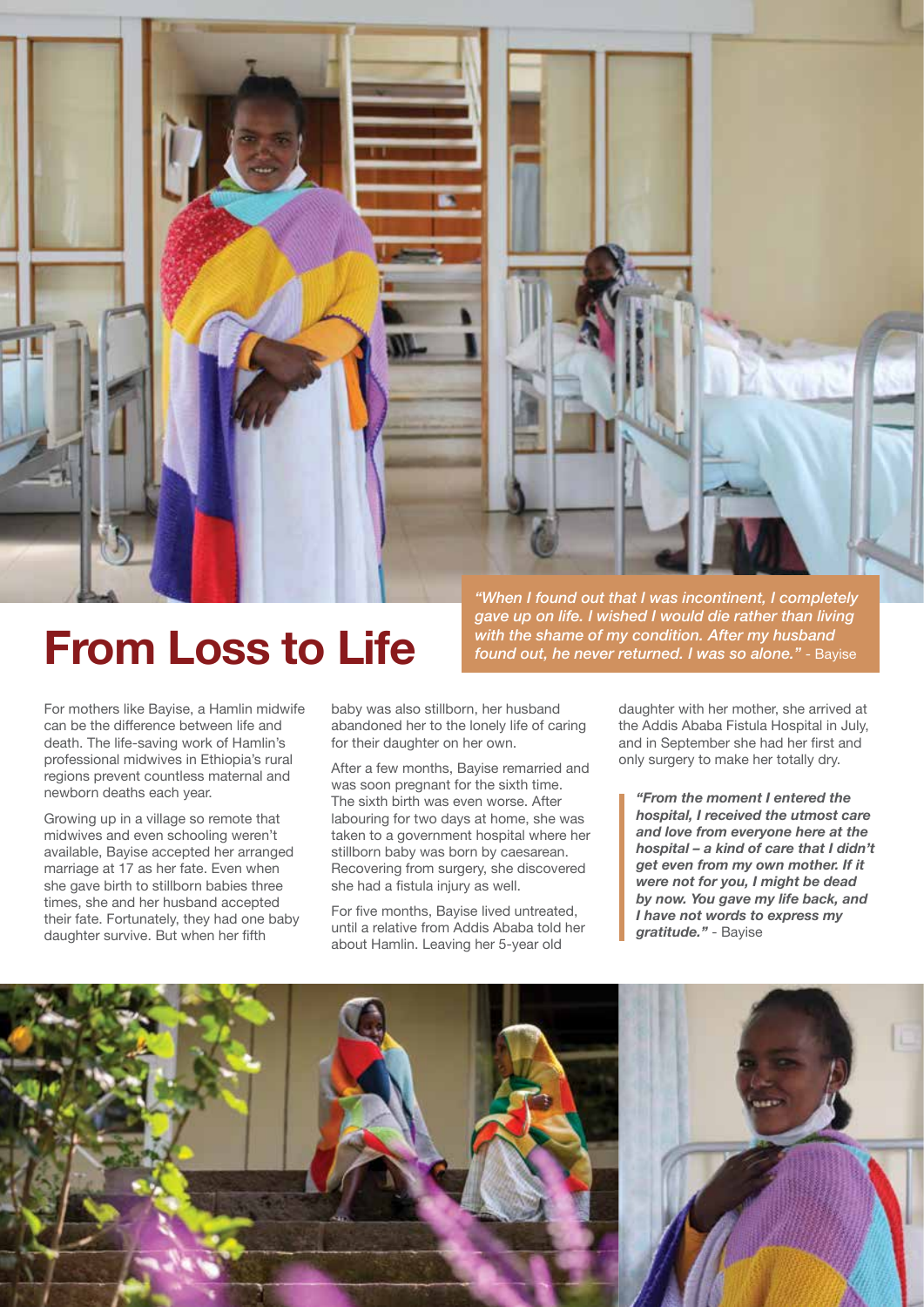# The Incredible Story of Mamitu **From illiterate fistula victim to teacher of surgeons**



## **On July 16, 2020, Mamitu Gashe officially retired from the 61 years of service with Hamlin Fistula, beginning with the arrival of Reg and Catherine Hamlin in Ethiopia in 1959.**

Mamitu was first a tiny, frail fistula victim herself, following a horrific labour and stillbirth. After her fistula repair, she began serving as a nursing aid and although illiterate, eventually became a certified fistula surgeon, responsible for training doctors from across the globe. Following Dr Catherine's retirement seven years ago, she became her fulltime companion and caregiver, spending all her days with her precious Emaye - mentor, mother, and dearest friend, until Catherine's death last March.

At her small, Covid restricted retirement ceremony in July, Tesfaye Mamo, CEO of Hamlin Fistula, honoured Mamitu:

*You have spent your entire life demonstrating a unique and exemplary way of patient care that you have inherited from our founders. Now it is our turn to keep on what you have started, until we see the Hamlin's dream realised. It is very hard to think of the lifelong astonishing work of Emaye without Mamit. You have been there by the side of our founders in all the 61 years path of challenges and successes.*

You can read the extraordinary story of Mamitu and Catherine's friendship and life's work in Healing Lives, by Sue Williams.







# **Ngā mihi nui, New Zealand Embassy!**

Five midwifery centres in the Amhara and Oromia regions were equipped with essential medical drugs and equipment, thanks to a generous grant of **NZ\$25,000** from the New Zealand Embassy in Addis Ababa. The ongoing support and recognition of the critical work of Hamlin Fistula by NZ Foreign Affairs and Trade is making an impact for the mothers of Ethiopia. **Amaseganelo!**